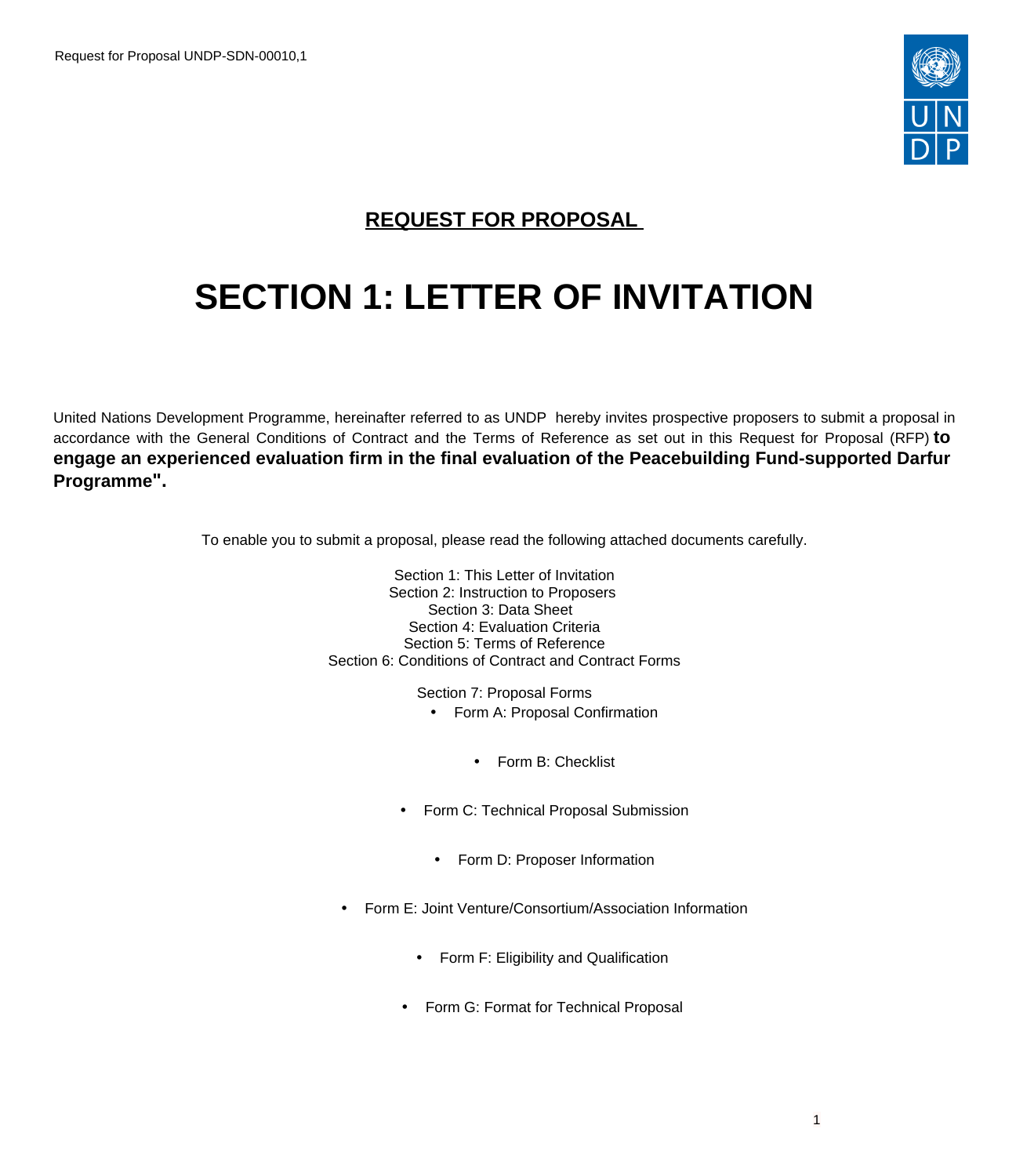

- Form H: Format for CV of proposed key personnel
- Form I: Statement of Exclusivity and Availability
	- Form J: Financial Proposal Submission
	- Form K: Format for Financial Proposal

If you are interested in submitting a proposal in response to this RFP, please prepare your proposal in accordance with the requirements and procedure as set out in this RFP and submit it by the deadline for submission of proposals set out in Section 3: Data Sheet.

Should you be interested to submit a proposal, please log in to the online portal and subscribe to this tender following the instructions in the system user guide. Should you require further clarifications, kindly communicate through the system as indicated in Section 3: Data Sheet.

Please indicate whether you intend to submit a bid by creating a draft response without submitting directly in the system. This will enable the system to send notifications in case of amendments of the tender requirements. Should you require further clarifications, kindly communicate using the messaging functionality in the system. Offers must be submitted directly in the system following this link: [http:](http://supplier.quantum.partneragencies.org/) [//supplier.quantum.partneragencies.org/](http://supplier.quantum.partneragencies.org/) using the profile you may have in the portal. In case you have never registered before, follow the [Supplier Portal Registration Link](https://estm.fa.em2.oraclecloud.com/fscmUI/faces/PrcPosRegisterSupplier?prcBuId=300000127715297&_adf.ctrl-state=azywmctp_1&_afrLoop=6329722925931702&_afrWindowMode=0&_afrWindowId=null&_afrFS=16&_afrMT=screen&_afrMFW=1042&_afrMFH=575&_afrMFDW=1280&_afrMFDH=720&_afrMFC=8&_afrMFCI=0&_afrMFM=0&_afrMFR=144&_afrMFG=0&_afrMFS=0&_afrMFO=0) to register a profile in the system. Do not create a new profile if you already have one. Use the forgotten password feature in case you do not remember the password or the username from previous registration.

We look forward to receiving your proposal.

UNDP Sudan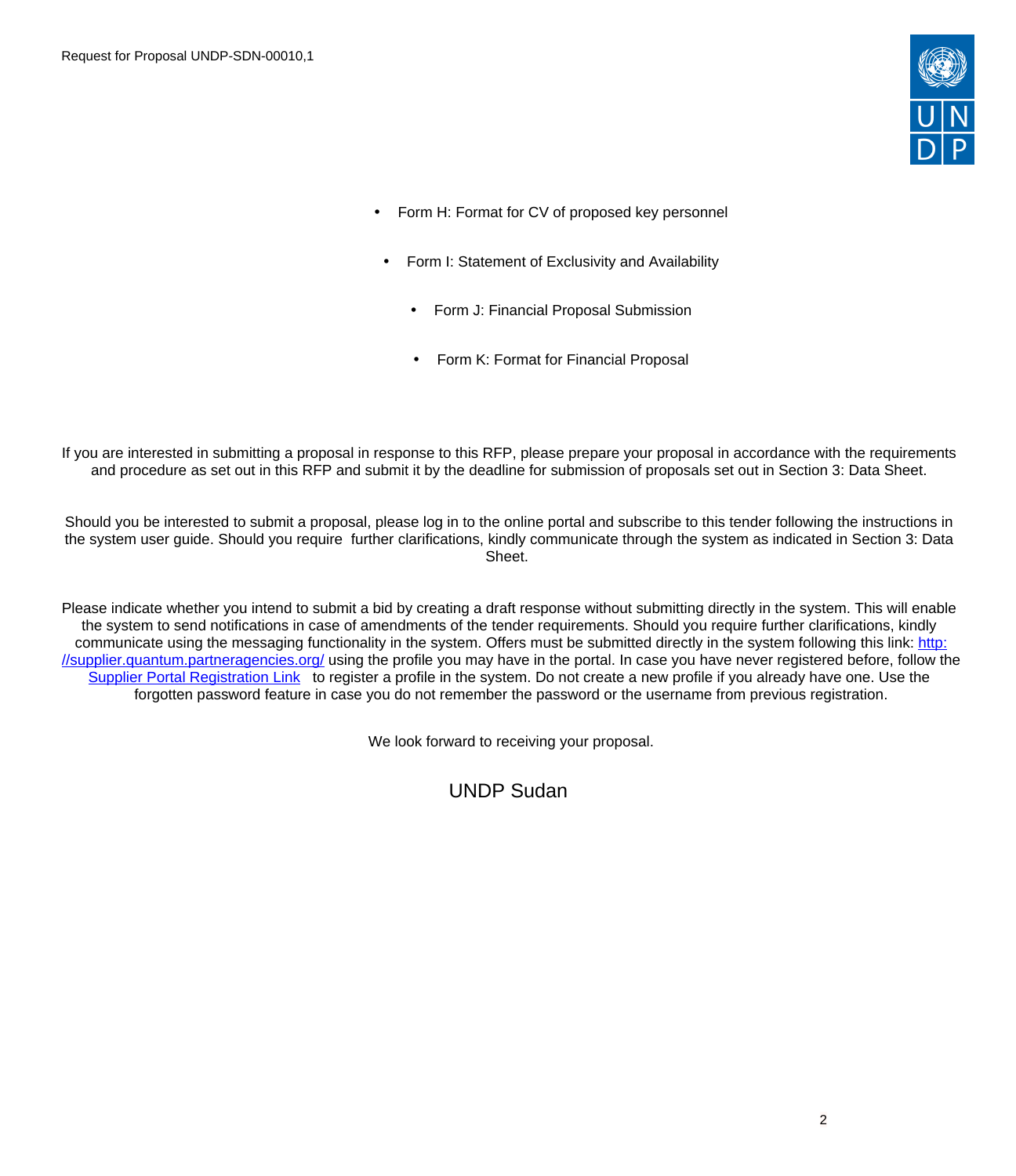

## **Table of Contents**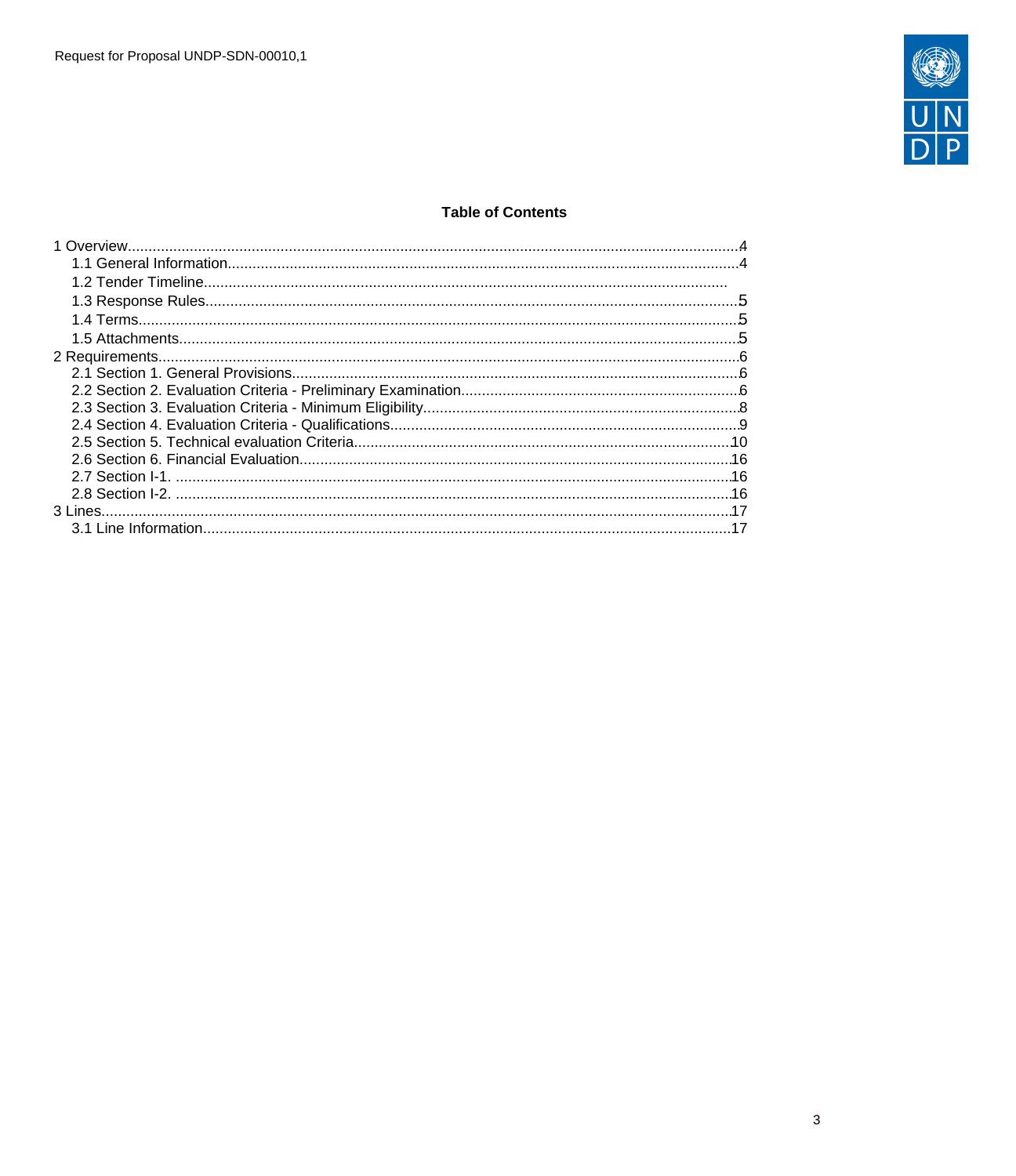

# <span id="page-3-0"></span>**1 Overview**

# <span id="page-3-1"></span>**1.1 General Information**

| <b>Title</b>               | To Engage an Evaluation firm                                                                           |
|----------------------------|--------------------------------------------------------------------------------------------------------|
| <b>Amendment</b>           | 1- Attaching the Fist prebid meeting minutes                                                           |
| <b>Description</b>         | 2- attaching addendum No 1 for second Prebid meeting on the 20th of June 2022 at 3:00 Pm Khartoum Time |
|                            | Dear Bidders Please download all documents                                                             |
| <b>Contact Point</b>       | Liza Djierdjian                                                                                        |
| <b>Outcome</b>             |                                                                                                        |
| <b>Two Stage</b>           | Yes                                                                                                    |
| <b>Evaluation</b>          |                                                                                                        |
| E-Mail                     | liza.djierdjian@undp.org                                                                               |
| <b>Reference Number</b>    | UNDP/SDN/RFP/22/021                                                                                    |
| <b>Beneficiary Country</b> | Sudan                                                                                                  |
| <b>Introduction</b>        |                                                                                                        |
|                            |                                                                                                        |

Dear Sir / Madam:

We kindly request you to submit your Proposal for **to engage an experienced evaluation firm in the final evaluation of the Peacebuilding Fund-supported Darfur Programme".**

Interested suppliers must submit their offer directly in the system as instructed in the solicitation document, following the instructions in the available user guide. if you have an account, log in in this link: [http://supplier.](http://supplier.quantum.partneragencies.org) [quantum.partneragencies.org](http://supplier.quantum.partneragencies.org) using your username and password. User the forgotten password/username feature if you do not remember them. If you do not have an account already, you can register one following this link: [https://estm.fa.em2.oraclecloud.com/fscmUI/faces/PrcPosRegisterSupplier?](https://estm.fa.em2.oraclecloud.com/fscmUI/faces/PrcPosRegisterSupplier?prcBuId=300000127715271) [prcBuId=300000127715271](https://estm.fa.em2.oraclecloud.com/fscmUI/faces/PrcPosRegisterSupplier?prcBuId=300000127715271).

Search for the specific tender using search filters and subscribe to the tender in order to get notifications in case of amendments of the tender document. If you need support with the online system, you can contact the contact details of this tender as indicated in the solicitation document.

UNDP OFFICE Sudan PROCUREMENT UNIT

**This is a two stage negotiation and all responses will be evaluated in two stages.**

## **1.2 Tender Timeline**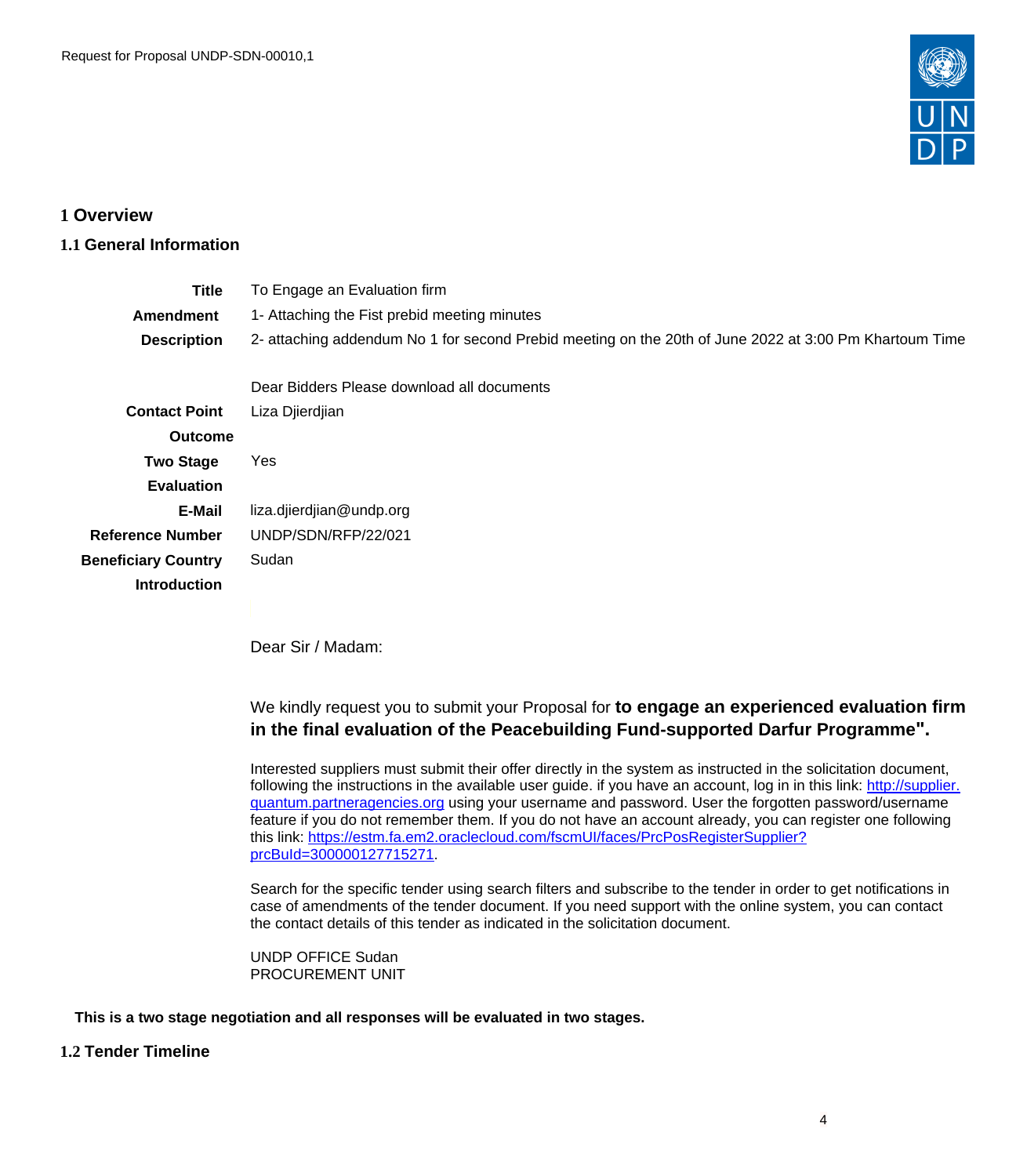

**Preview Date Open Date** 19/06/22 12:56 PM **Close Date** 02/07/22 12:00 PM **Estimated Award Date** 2022-06-29T12:00:00.000+00:00

**Time Zone** Coordinated Universal Time

# <span id="page-4-0"></span>**1.3 Response Rules**

This negotiation is governed by all the rules displayed below.

|   | Rule                                                     |
|---|----------------------------------------------------------|
|   | Negotiation is restricted to invited suppliers           |
|   | Suppliers are allowed to respond to selected lines       |
|   | Suppliers are allowed to provide multiple responses      |
| 罓 | Suppliers are allowed to revise their submitted response |

## <span id="page-4-1"></span>**1.4 Terms**

**Negotiation Currency** USD ()

## **Eligible Response Currencies**

Check the one currency in which you will enter your response.

| Response<br>Currency | Description                 | Price Precision |
|----------------------|-----------------------------|-----------------|
| USD                  | <b>General Instructions</b> |                 |

## <span id="page-4-2"></span>**1.5 Attachments**

| <b>File Name or URL</b>               | Type | <b>Description</b> |
|---------------------------------------|------|--------------------|
| Section 2 General Instructions        | File |                    |
| Section 6 Contract terms.docx         | File |                    |
| Addendum NO1                          | File |                    |
| <b>ToR Final Evaluation PBF Darfu</b> | File |                    |
| Minutes of the Pre-bid meeting        | File |                    |
| <b>Bid Data Sheet.pdf</b>             | File |                    |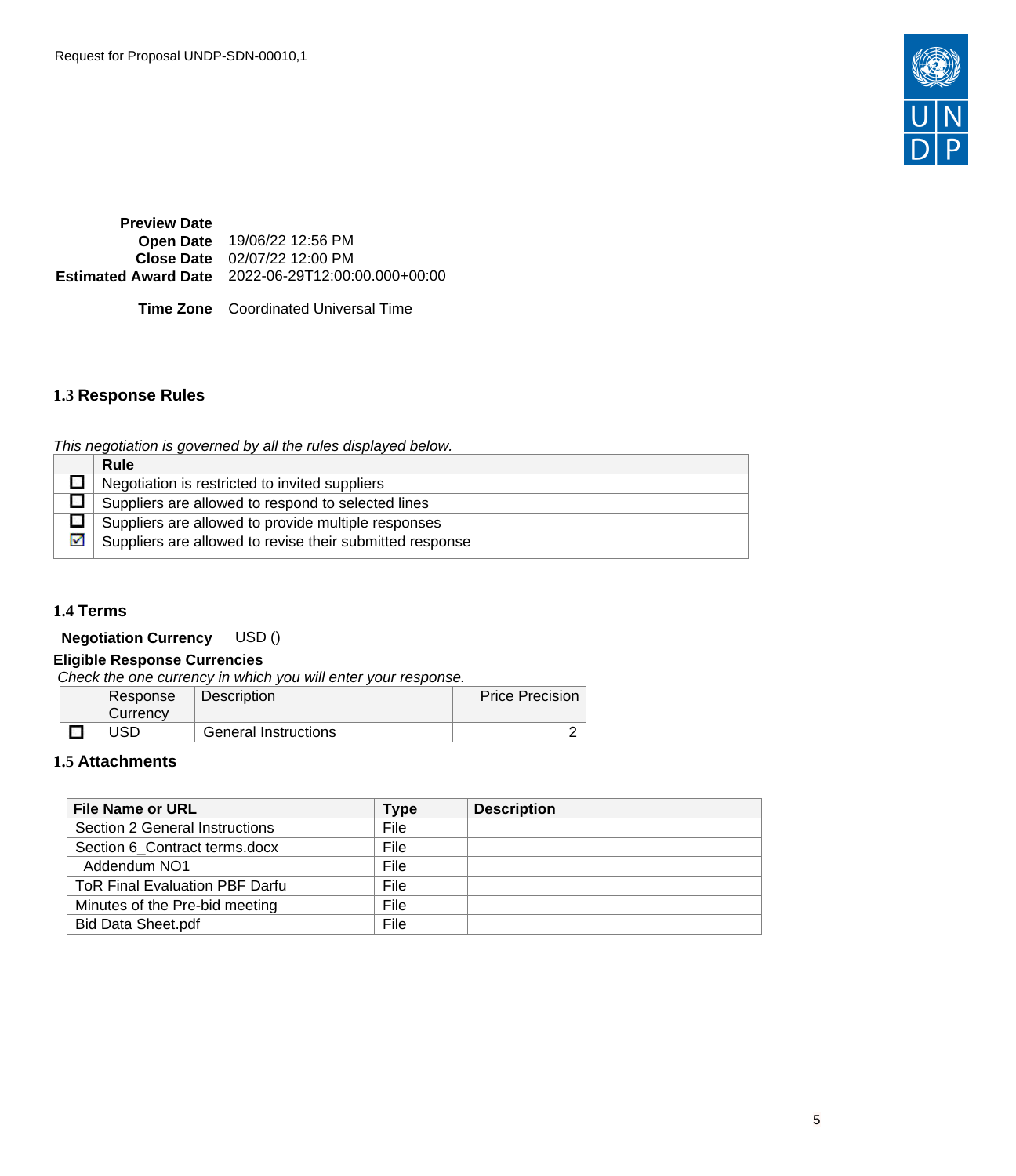

# <span id="page-5-0"></span>**2 Requirements**

\*Response is required

## <span id="page-5-1"></span>**2.1 Section 1. General Provisions**

#### \*1. **General Instructions to Proposers**

This tender is governed by the provisions in Section 2. General Instructions to Proposers herewith attached. By participating and submitting an offer you confirm to have understood and accepted such provisions.

## Attachments:

| File Name or URL  | <b>vpe</b> | Description          |
|-------------------|------------|----------------------|
| Section 2 General | File       | General Instructions |
| Instructions      |            |                      |

Target: Confirm acceptance of instructions and provisions of this tender

## \*2. **Bid Data Sheet**

Bid Data sheet contains information and instructions specific to this Tender. Please confirm to have read, understood, and accepted such provisions, herewith attached.

Attachments:

| File Name or<br><b>URL</b>                | vpe          | Description |
|-------------------------------------------|--------------|-------------|
| $\sim$<br><b>Bid</b><br>Data<br>Sheet.pdf | $-1$<br>∙ıle |             |

Target: Have read and understood provisions in BDS

## <span id="page-5-2"></span>**2.2 Section 2. Evaluation Criteria - Preliminary Examination**

## \*1. **General Conditions of Contract**

Do you accept the General Conditions of Contract as specified in Section 6

Target: Accept General Conditions of Contract

#### \*2. **Proposal Validity**

Do you accept that your proposal is valid as required in General Instructions and Bid Data Sheet sections?

## \*3. **FORM I-FINANCIAL PROPOSAL FORM:**

Have you attached the filled FORM I-FINANCIAL PROPOSAL FORM

#### Attachments:

| File Name or URL        | <b>vpe</b> | <b>Description</b> |
|-------------------------|------------|--------------------|
| <b>FORM I-FINANCIAL</b> | File       |                    |
| <b>PROPOSAL FORM</b>    |            |                    |

## \*4. **Form A: Proposal Confirmation**

Have you provided Proposal Confirmation as per the form provided, duly signed by a legal representative of your company?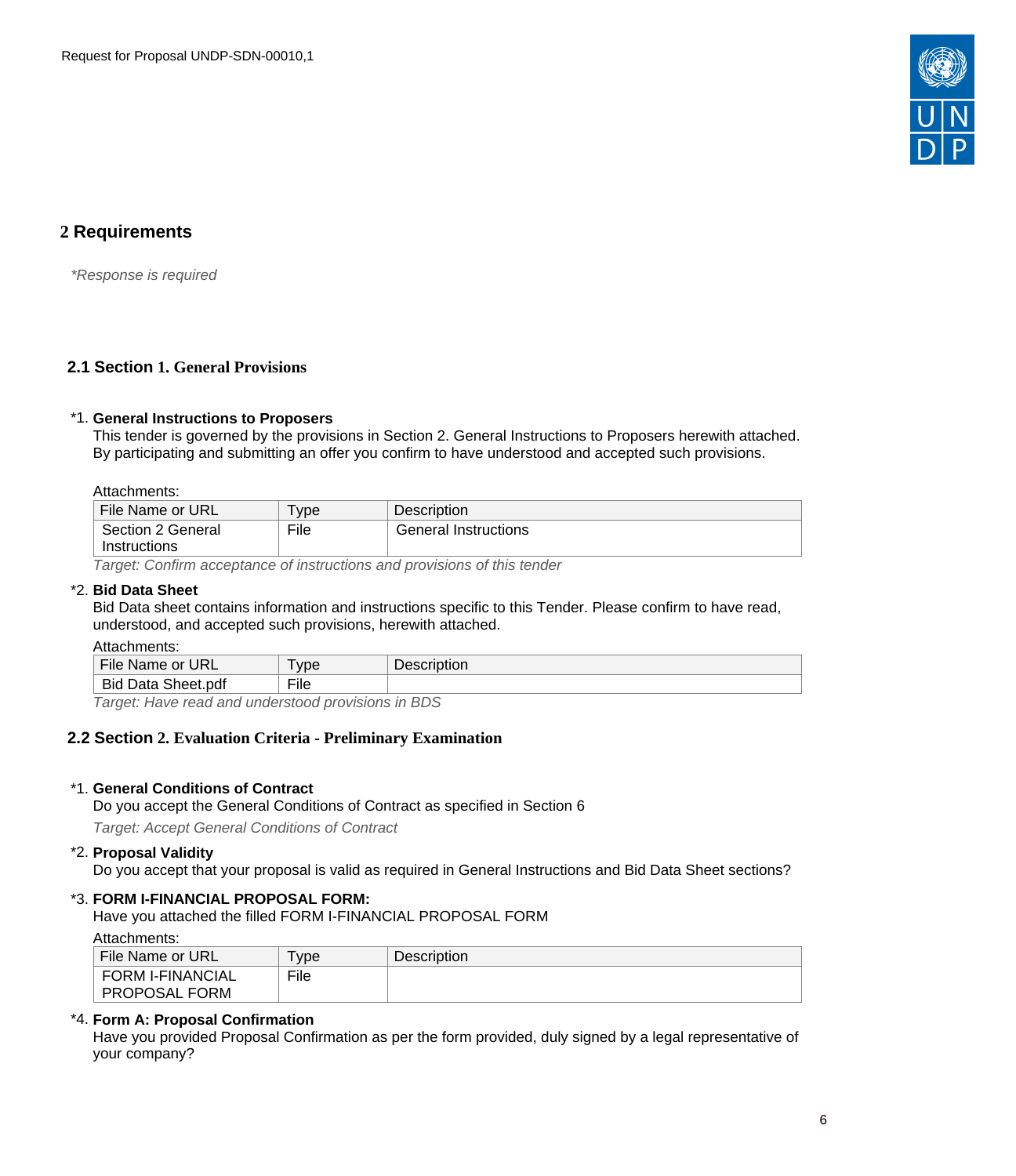

## Attachments:

| File Name or URL                   | vpe  | <b>Description</b> |
|------------------------------------|------|--------------------|
| FORM A- PROPOSAL<br>CONFIRMATION   | File |                    |
|                                    |      |                    |
| T. T. . I. . I. D. I. O. I. III. I |      |                    |

Target: Technical Proposal Submitted

#### \*5. **Form B: Proposer Information**

Have you submitted form B with information on proposer using the template herewith attached? Attachments:

| File Name or URL | $\tau_{\text{VDE}}$ | Description |
|------------------|---------------------|-------------|
| Form B-Proposer  | File                |             |
| Information.pd   |                     |             |

## \*6. **Form C: Joint Venture/Consortium/Association Information**

Have you provided information on Joint Venture/Consortium/Association Information using the template and instructions attached?

Choose the applicable answer from options below.

#### Attachments:

| File Name or URL       | <b>vpe</b> | <b>Description</b> |
|------------------------|------------|--------------------|
| Form C- JV-Consortium- | File       |                    |
| Associat               |            |                    |

## \*7. **Form D: Eligibility and Qualifications**

Have you submitted the information requires to establish eligibility and qualifications as per Form D herewith attached?

#### Attachments:

| , ,,,,,,,,,,,,,,,,,,,    |      |                    |
|--------------------------|------|--------------------|
| File Name or URL         | vpe  | <b>Description</b> |
| Form D - Eligibility and | File |                    |
| Qual                     |      |                    |
|                          |      |                    |

Target: Information provided

#### \*8.

## **FORM G: FORMAT FOR TECHNICAL PROPOSAL**

#### Have you submitted the filled Form G

#### Attachments:

| File Name or URL   | <b>vpe</b> | <b>Description</b> |
|--------------------|------------|--------------------|
| FORM G- FORMAT FOR | File       |                    |
| ∣ TECHNICAL P      |            |                    |

## \*9. **Form E: Technical Proposal**

Have you submitted technical proposal using template herewith attached?

#### Attachments:

| .                 |            |                    |
|-------------------|------------|--------------------|
| File Name or URL  | <b>vpe</b> | <b>Description</b> |
| Form E -Technical | File       |                    |
| Proposal.pdf      |            |                    |
| ____              | .          |                    |

Target: Technical Proposal Submitted

## \*10. **Form F: CVs of Proposed Key Personnel**

Have you provided CVs of key proposed personnes using the template herewith attached? Upload CVs individually in technical evaluation criteria section further below.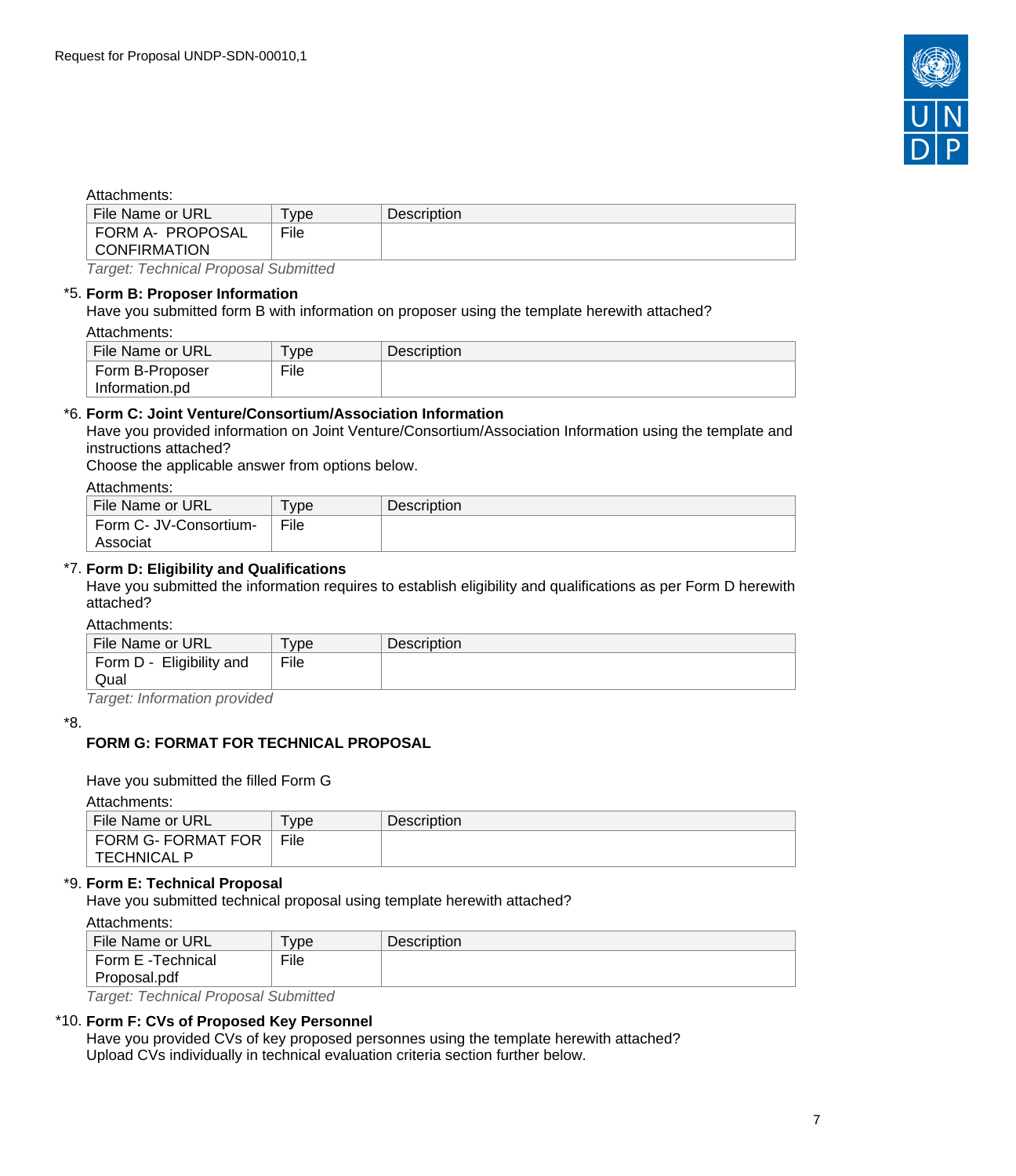

#### Attachments:

| File Name or URL                                      | <b>vpe</b> | <b>Description</b> |
|-------------------------------------------------------|------------|--------------------|
| Form F-Format for CV of                               | File       |                    |
| Propos                                                |            |                    |
| $\tau$ ennet: Olte index ded fen ell lieu en energiel |            |                    |

Target: CVs uploaded for all key personnel

#### \*11. **Form H: Proposal Security**

Have you provided form H proposal security in the forma nd tempalte required herewith attached? - **(Not Required)**

Upload scanned copy in the system and send original in the address provided in tender documents. Upload mail confirmation and/or reference number.

Target: Proposal security provided

#### \*12.

#### **FORM I: STATEMENT OF EXCLUSIVITY AND AVAILABLITY**

Have you summited Form I ?

Attachments:

| File Name or URL | vpe  | <b>Description</b> |
|------------------|------|--------------------|
| FORM I-STATEMENT | File |                    |
| ∣ OF EXCLUSIVIT  |      |                    |

#### \*13.

## **FORM J: FINANCIAL PROPOSAL SUBMISSION**

Have you submitted filled, signed and stamped form J

Attachments:

| .                        |            |                    |
|--------------------------|------------|--------------------|
| File Name or URL         | <b>vpe</b> | <b>Description</b> |
| <b>FORM J- FINANCIAL</b> | File       |                    |
| <b>PROPOSAL SUB</b>      |            |                    |

#### I-1. **Overall Assessment on Preliminary Examination**

This is an internal criteria for evaluation team to assess and determine if the offer meets overall the criteria for this section based on information provided in their offer and any subsequent clarifications sought.

Insert 1 for "Pass" and 0 for "Fail"

#### <span id="page-7-0"></span>**2.3 Section 3. Evaluation Criteria - Minimum Eligibility**

#### \*1. **Legal Registration**

Bidder is a legally registered entity and all relevant information is provided. Upload scanned copies of legal registration documents according to options listed below and any other relevant document.

#### \*2. **Sanctions List**

Do you confirm that you are not suspended, nor otherwise identified as inelibile by any UN organization, The World Bank Group or any other International Organization in accordance with section 2 Article 4.

Target: Not suspended or ineligible

#### \*3. **Bankruptcy**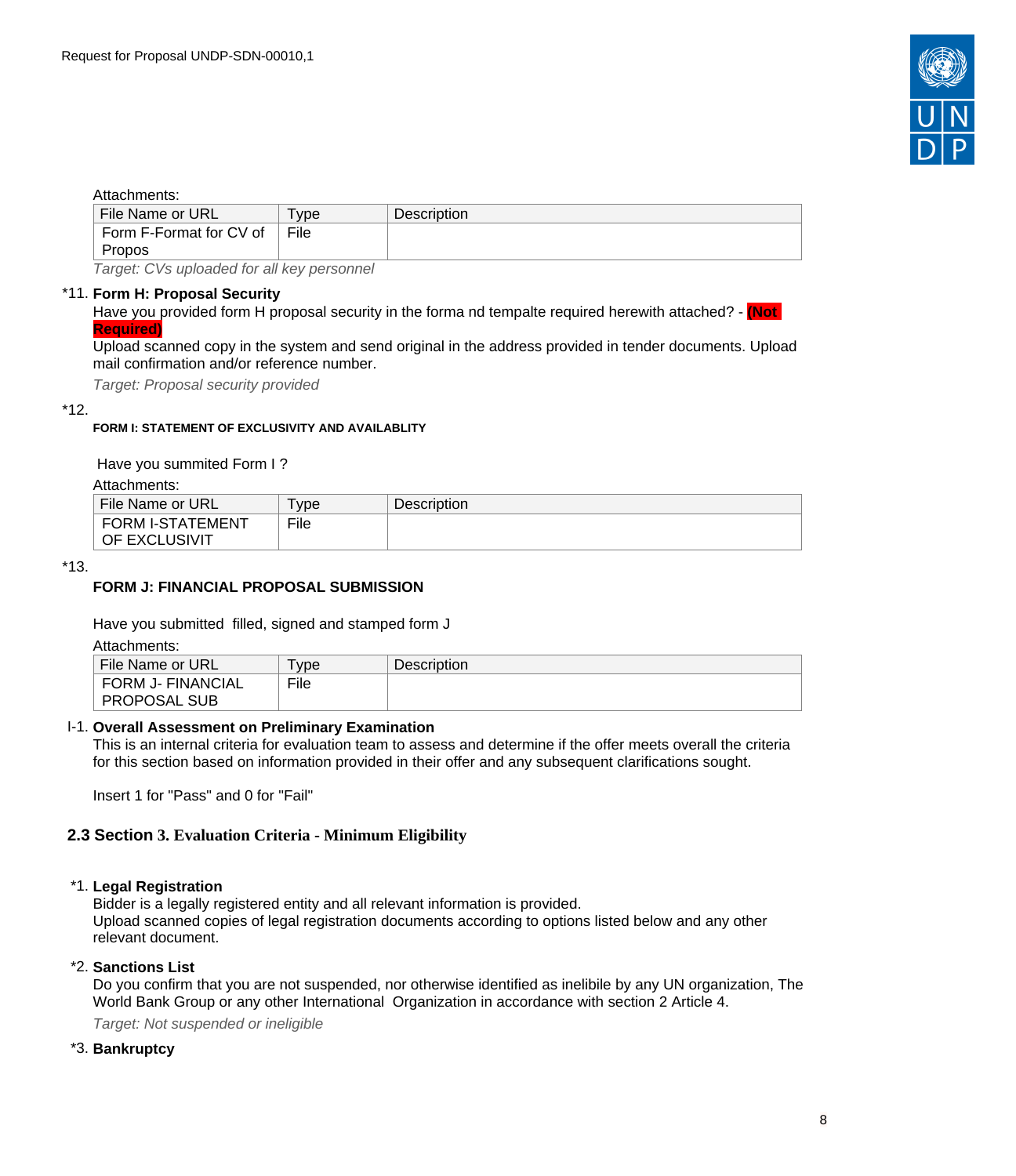

Do you confirm that you have not declared bankruptcy or not involved in bankruptcy or receivership proceedings and there is no judgment or pending legal action against the company that could impair operations in the foreseable future.

I-1. Overall assessment of eligibility

This is an internal criteria for evaluation team to assess overall whether the offer meets the eligibility criteria. Insert 1 for "Pass" and 0 for "Fail"

## <span id="page-8-0"></span>**2.4 Section 4. Evaluation Criteria - Qualifications**

#### \*1. **History of non-performing contracts**

Provide history of non-performing contracts that did not occur as a resulf of contractor default within the last 3 years.

Non-performance, as decided by UNDP, shall include all contracts where (a) non-performance was not challenged by the contractor, including through referral to the dispute resolution mechanism under the respective contract, and (b) contracts that were so challenged but fully settled against the contractor. Nonperformance shall not include contracts where Employer's decision was overruled by the dispute resolution mechanism. Non-performance must be based on all information on fully

#### \*2. **Litigations**

No Consistent history of court/arbitral award decisions against the proposer for the last 3 years.

#### \*3. **Relevant Experience**

Indicate the number of years of relevant experience of the copmany. Company must have at least [INSERT NUMBER OF YEARS] years of relevant experience.

Response attachments are optional*.*

#### \*4. **Recent Experience**

Indicate the number of contracts of similar nature and complexity implemented over the last [INSERT NUMBER OF YEARS] years. Provide information on such contracts as per the template/form provided. For JV/Consortium/Association, all parties cumulatively should meet requirement.

Bidder must provide at least [INSERT NUMBER OF RECENT CONTRACTS REQUIRED] recent contracts.

Response attachments are required*.*

## \*5. **Financial Standing - Liquidity**

Minimum average annual turnover of **USD 200,000** for the last 3 years.

(For JV/Consortium/Association, all Parties cumulatively should meet requirement).

Bidder must demonstrate the current soundness of its financial standing and indicate its prospective long-term profitability **by submitting the Audit report for the last three years "Audit report from a certified accountant**".

(For JV/Consortium/Association, all Parties cumulatively should meet requirement).

The ration average current assets/Current liabilites over the last years must be equal of greater than 1. Proposers must include audited balance sheets overing the last 3 years. Indicate the average ratio

Response attachments are required*.*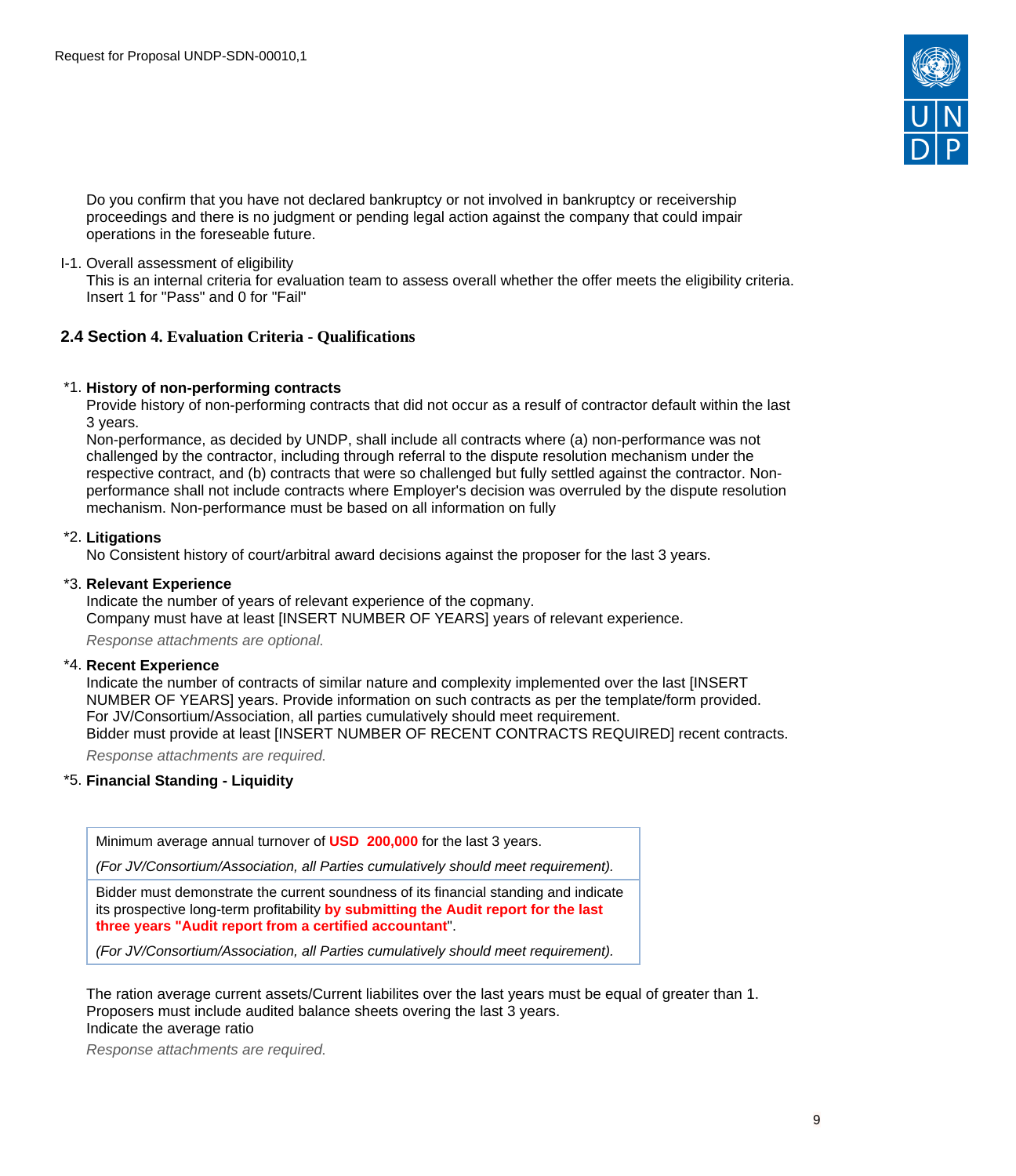

## \*6. **Financial Standing - Turnover**

Minimum average annual turnover of **USD 200,000** for the last 3 years.

(For JV/Consortium/Association, all Parties cumulatively should meet requirement).

Bidder must demonstrate the current soundness of its financial standing and indicate its prospective long-term profitability **by submitting the Audit report for the last three years "Audit report from a certified accountant**".

(For JV/Consortium/Association, all Parties cumulatively should meet requirement).

Provide average turnover amount for the last 3 years in USD.

Response attachments are optional*.*

## I-1. **Overall Qualifications Criteria**

This is an internal criteria for evaluation team to asses and determine whether bidder meets overall the qualifications criteria.

Insert 1 for "Pass" and 0 for "Fail"

## <span id="page-9-0"></span>**2.5 Section 5. Technical evaluation Criteria**

## 1. **Technical evaluation criteria of the proposal**

The technical proposal will be evaluated based on the criteria set here below following the maximum obtainable points set. Evaluation team will score each criteria based on the information provided in the proposal. To pass the technical evaluation, the proposal must score at least 70% of the maximum total obtainable points.

Kindly find attached "**Technical evaluation criteria of the proposal" for the scoring**

#### Attachments:

| File Name or URL     | ' vpe | Description                                   |
|----------------------|-------|-----------------------------------------------|
| Technical evaluation | File  | Technical evaluation criteria of the proposal |
| criteria             |       |                                               |

#### \*2. **Reputation of the organization and staff Credibility**

Assess reputation of the organization and credibility and reliability of its stand and standing in the industry. Write a short paragraph highlighting main points relevant to this criteria. Add attachments if needed.

#### \*3. **General organizational capability**

Write a short paragraph highlighting key points related to organizational capability which is likely to affect implementation: management structure, financial stability and project financing capacity, project management controls, extend to wihch any work would be subcontracted, etc. Include attchments if needed.

Response attachments are optional*.*

#### \*4. **Specialized knowledge and experience**

Write a short paragraph highlighting specialized knowledge and experience on similar engagements done in the region/country. Include attachments if needed.

Response attachments are optional*.*

#### \*5. **Quality Assurance and risk mitigation measures**

Write a short paragraph highlighting key quality assurance procedures and risk mitigations measures in place. Include attachments (e.g. interal policies) as applicable.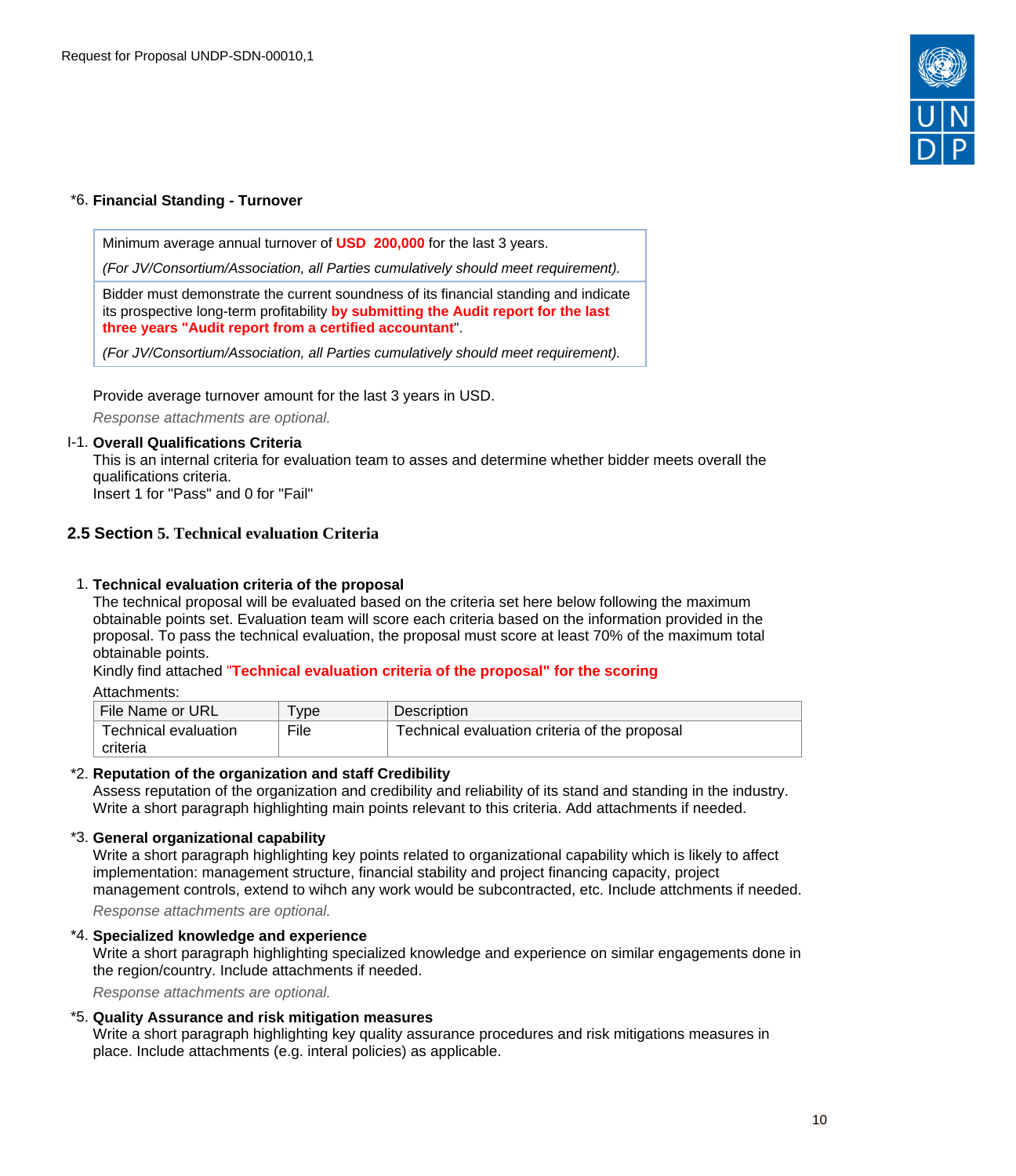

Response attachments are optional*.*

#### \*6. **Organization commitment to Sustainability**

Organisation is compliant with ISO 14001 or ISO 14064 or equivalent (Provide copy of certificates0 – 20 points

Organisation is a member of the UN Global Compact (provide proof) – 5 points

Organisation demonstrates significant commitment to sustainability through some other means (for example internal company policy documents on women empowerment, renewable energies or membership of trade institutions promoting such issues). Provide copies of intrenal policies – 5 points

#### \*7. **Understanding of Requirement**

Have the important aspects of the task been addressed in sufficient detail? Are the different components of the project adequately weighted relative to one another?

Write a short paragraph only. Needs to be demonstrated in the technical proposal.

Response attachments are optional*.*

#### \*8. **Approach and Methodology**

Description of the Proposer's approach and methodology for meeting or exceeding the requirements of the Terms of Reference.

Response attachments are optional*.*

#### \*9. **Organization of different service elements**

Description of the Proposer's approach and methodology for meeting or exceeding the requirements of the Terms of Reference

Response attachments are optional*.*

#### \*10. **Performance Monitoring**

Description of available performance monitoring and evaluation mechanisms and tools; how they shall be adopted and used for a specific requirement

Response attachments are optional*.*

#### \*11. **Implementation Plan**

Assessment of the implementation plan proposed including whether the activities are properly sequenced and if these are logical and realistic

Response attachments are optional*.*

#### \*12. **Ability to Plan**

Demonstration of ability to plan, integrate and effectively implement sustainability measures in the execution of the contract

Response attachments are optional*.*

# \*13. **Composition and structure of proposed team**

Are the proposed roles of the management and the team of key personnel suitable for the provision of the necessary services?

Response attachments are optional*.*

\*14.

#### **EVALUATION CRITERIA FOR OFFERS**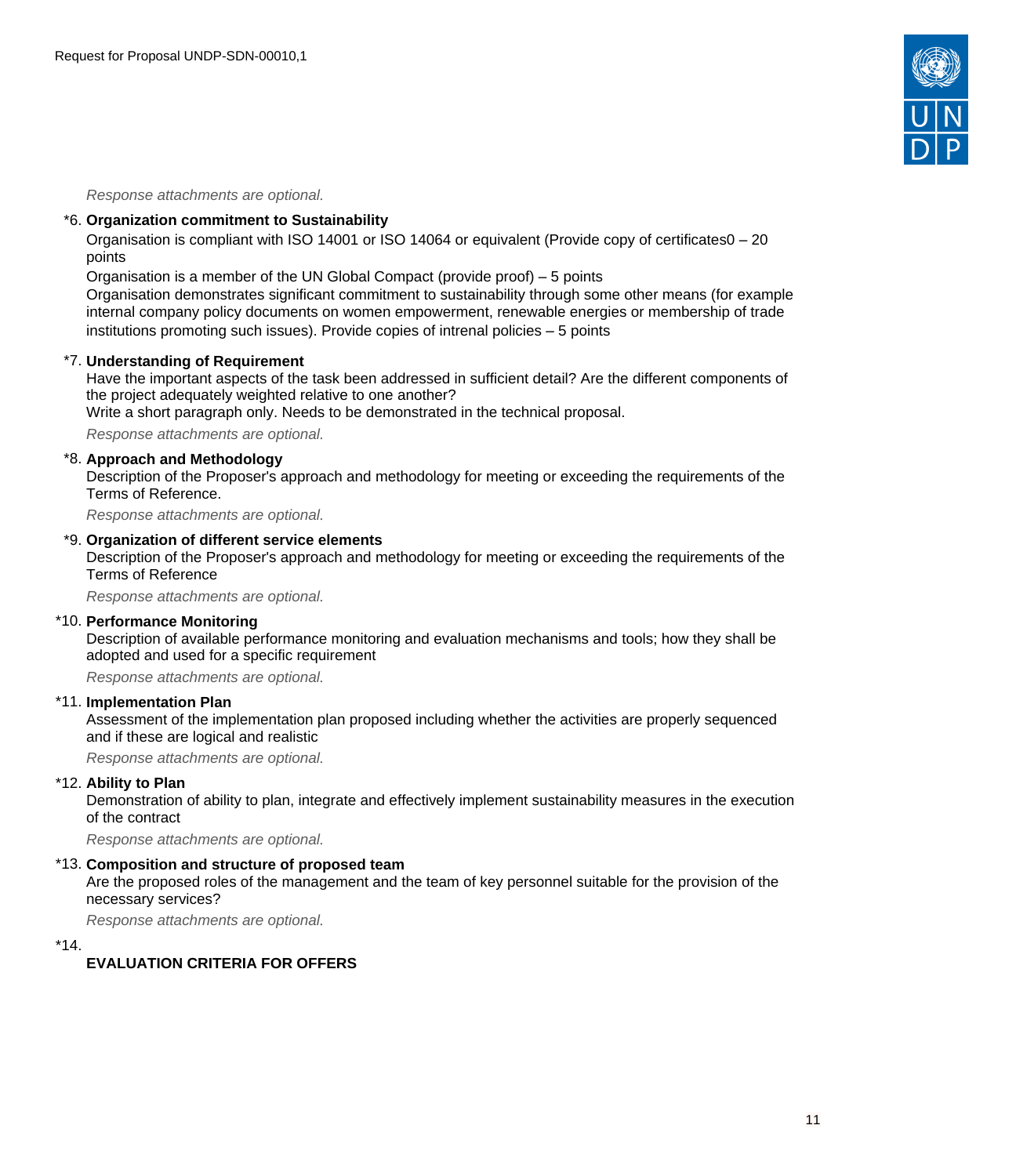

|    | <b>Assessment Criteria</b>                             | <b>Maximum</b><br><b>Obtainable Points</b> | Weightage |
|----|--------------------------------------------------------|--------------------------------------------|-----------|
| 1. | <b>Technical Proposal</b>                              | 1000                                       | 70%       |
| a. | Bidder's qualification, capacity and experience        | 350                                        |           |
| b. | Proposed Methodology, Approach and Implementation Plan | 300                                        |           |
| c. | Management Structure and Key Personnel                 | 350                                        |           |
| 2. | <b>Financial Proposal</b>                              |                                            | 30%       |
|    | <b>Total Score</b>                                     |                                            | 100%      |

# **N. CRITERIA FOR TECHNICAL EVALUATION**

 $\Box$ 

| <b>Summary of Technical Proposal Evaluation Forms</b> |                                                 |
|-------------------------------------------------------|-------------------------------------------------|
|                                                       | Bidder's qualification, capacity and experience |

<u> 1989 - Johann Stein, marwolaethau a bhann an t-Amhair an t-Amhair an t-Amhair an t-Amhair an t-Amhair an t-A</u>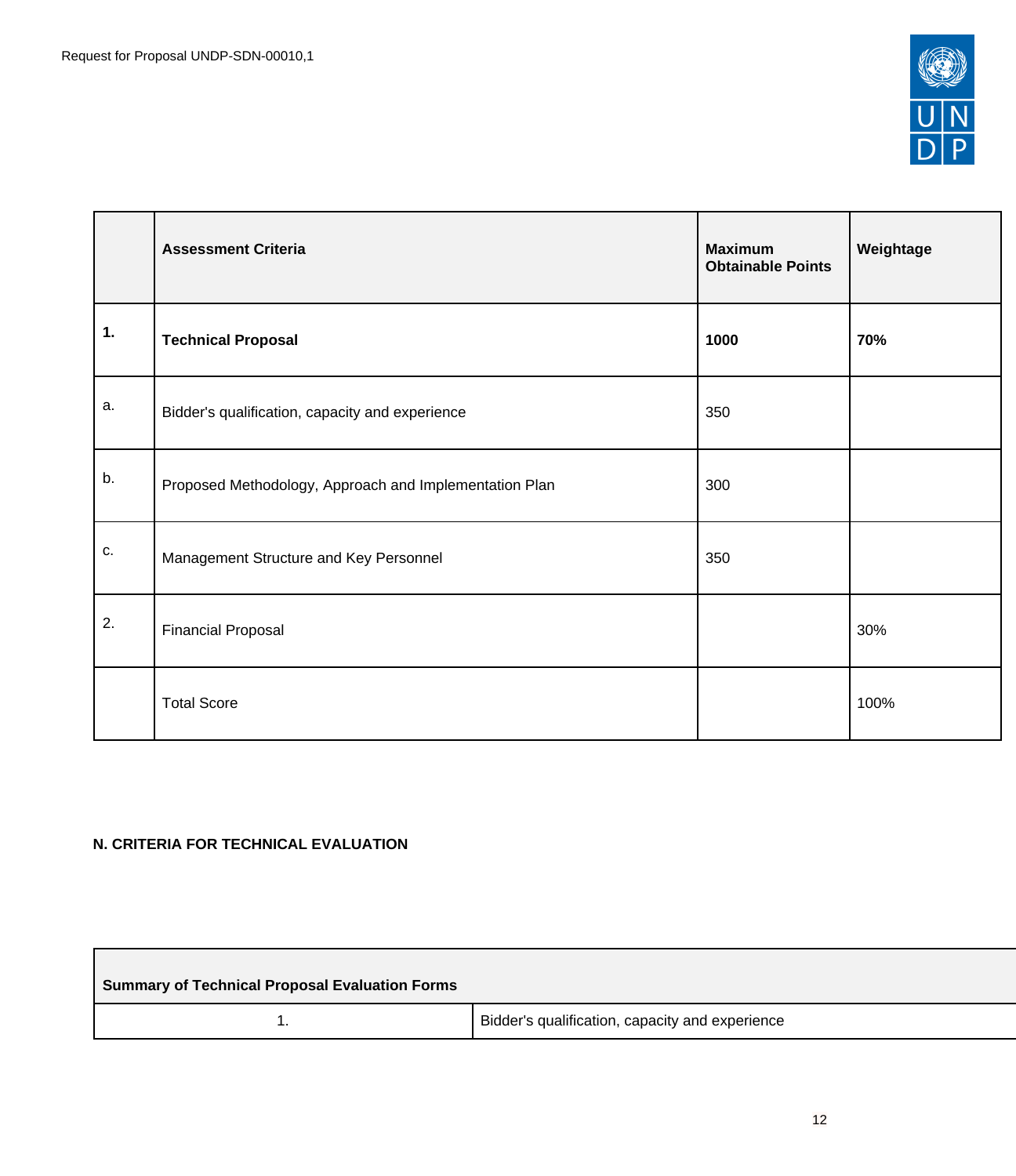

| <u>.</u> . | Proposed Methodology, Approach and Implementation Plan |
|------------|--------------------------------------------------------|
| د.         | Management Structure and Key Personnel                 |
|            | <b>Total</b>                                           |

| Section 1. Bidder's qualification, capacity and experience |                                                                                                                                                                                                                                                                                                         |
|------------------------------------------------------------|---------------------------------------------------------------------------------------------------------------------------------------------------------------------------------------------------------------------------------------------------------------------------------------------------------|
| 1.1                                                        | Reputation of Organization and Staff Credibility / Reliability / Industry Standing                                                                                                                                                                                                                      |
| 1.2                                                        | General Organizational Capability which is likely to affect implementation: man<br>financial stability and project financing capacity, project management controls, e<br>work would be subcontracted (At least 5 years of demonstrated experience condu<br>complex and/or conflict-affected situations) |
| 1.3                                                        | Relevance of specialized knowledge, especially peacebuilding, conflict preventi<br>interventions                                                                                                                                                                                                        |
| 1.3                                                        | Relevance of experience on similar engagements done in the region/country                                                                                                                                                                                                                               |
| 1.4                                                        | Quality assurance procedures and risk mitigation measures                                                                                                                                                                                                                                               |
| 1.5                                                        | Organizational Commitment to Sustainability (mandatory weight)                                                                                                                                                                                                                                          |
|                                                            | -Organization is compliant with ISO 14001 or ISO 14064 or equivalent - 20 points                                                                                                                                                                                                                        |
|                                                            | -Organization is a member of the UN Global Compact -5 points                                                                                                                                                                                                                                            |
|                                                            | -Organization demonstrates significant commitment to sustainability through some<br>points, for example internal company policy documents on women empowerment,<br>or membership of trade institutions promoting such issues                                                                            |
|                                                            |                                                                                                                                                                                                                                                                                                         |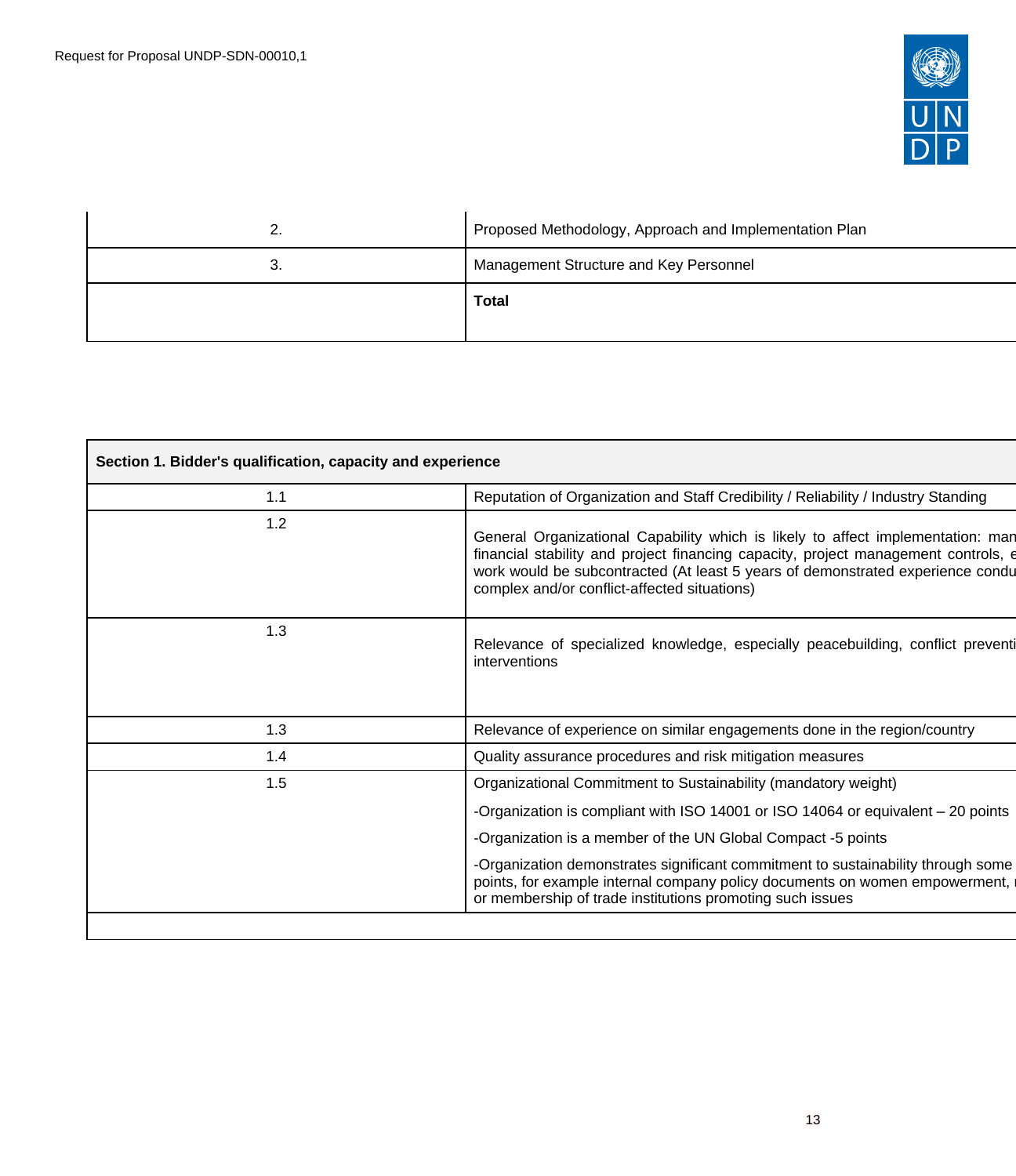$\mathbf{r}$ 



| 2.1 | Understanding of the requirement: Have the important aspects of the task been a<br>sufficient detail? Are the different components of the assignment adequately weig<br>another? |
|-----|----------------------------------------------------------------------------------------------------------------------------------------------------------------------------------|
| 2.2 | Description of the Offeror's approach and methodology for meeting or exceeding to<br>the Terms of Reference                                                                      |
| 2.3 | Details on how the different service elements shall be organized, controlled and d                                                                                               |
| 2.4 | Description of available performance monitoring and evaluation mechanisms and<br>shall be adopted and used for a specific requirement                                            |
| 2.5 | Assessment of the implementation plan proposed including whether the activities<br>sequenced and if these are logical and realistic                                              |
| 2.6 | Demonstration of ability to plan, integrate and effectively implement sustainability<br>execution of the contract                                                                |
|     |                                                                                                                                                                                  |

| Section 3. Management Structure and Key Personnel |                                                                                                                                                                                                                                              |  |
|---------------------------------------------------|----------------------------------------------------------------------------------------------------------------------------------------------------------------------------------------------------------------------------------------------|--|
|                                                   |                                                                                                                                                                                                                                              |  |
| 3.1                                               | Composition and structure of the team proposed. Are the proposed roles of the<br>management and the team of key personnel suitable for the provision of the necessary<br>services?                                                           |  |
| 3.2                                               | Qualifications of key personnel proposed                                                                                                                                                                                                     |  |
| 3.2a                                              | International Expert- Team Leader                                                                                                                                                                                                            |  |
|                                                   | Educational background (Advanced university degree (Master's degree or higher) in peace<br>and conflict studies, development studies, social sciences, statistics or a related field.)                                                       |  |
|                                                   | At lease 10 years of demonstrated experience leading, designing, and conducting<br>peacebuilding or development evaluations in complex settings, using mixed methods<br>research and analysis and participatory, gender-sensitive approaches |  |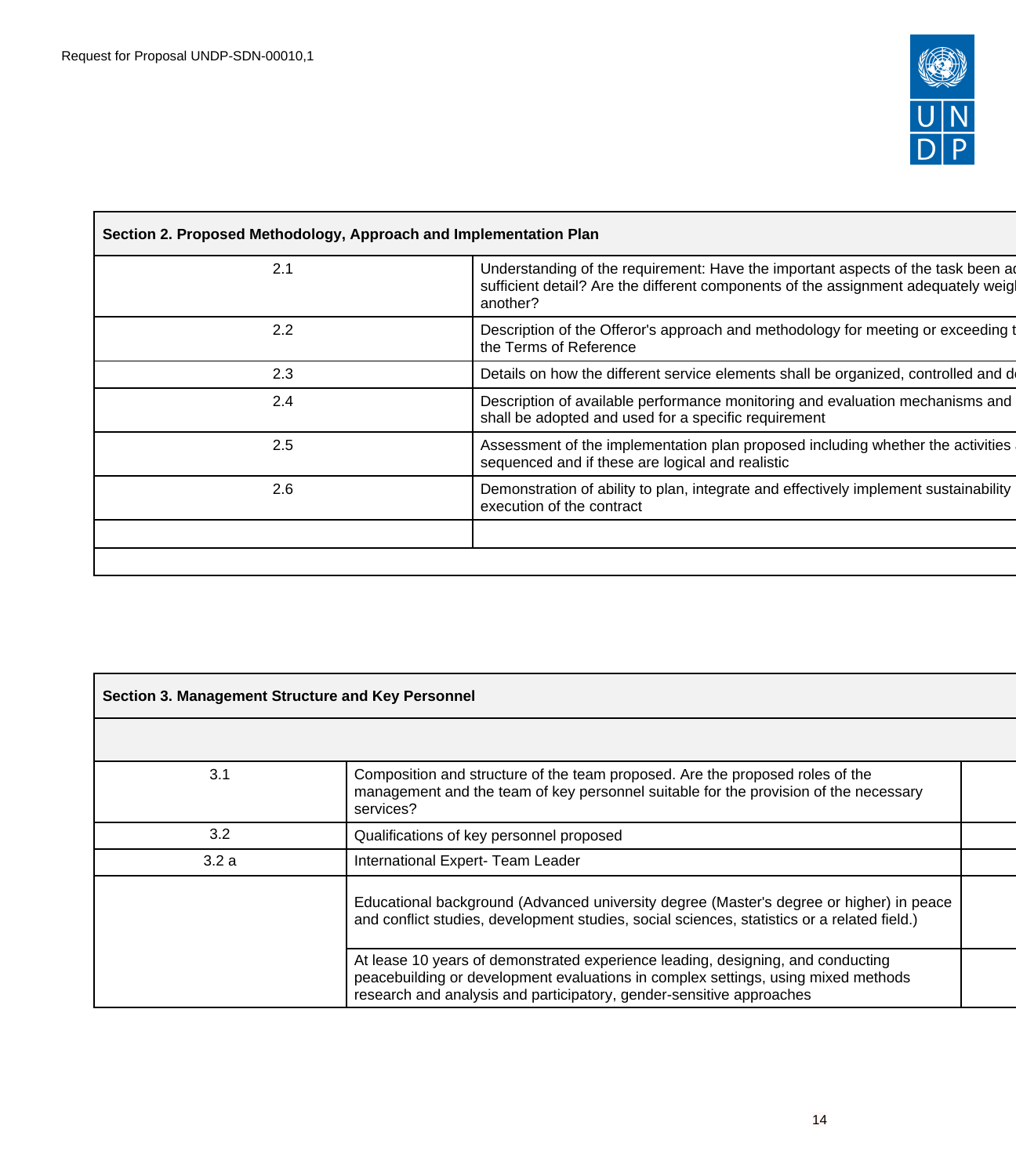

|                  | Experience in peacebuilding, conflict prevention, rule of law, durable solutions, local<br>conflict resolution, gender equality and women's empowerment, and youth participation<br>and inclusion.                                                                                                                                                                                    |  |
|------------------|---------------------------------------------------------------------------------------------------------------------------------------------------------------------------------------------------------------------------------------------------------------------------------------------------------------------------------------------------------------------------------------|--|
|                  | Previous experience in or good knowledge of Sudan, especially Darfur, or similar contexts                                                                                                                                                                                                                                                                                             |  |
|                  | Fluency in required languages (English, oral and written required; Arabic, oral and written,<br>an asset) and demonstrated experience with high quality report writing.                                                                                                                                                                                                               |  |
|                  |                                                                                                                                                                                                                                                                                                                                                                                       |  |
| 3.2 <sub>b</sub> | <b>International Expert</b>                                                                                                                                                                                                                                                                                                                                                           |  |
|                  | Educational background (Advanced university degree (Master's degree or higher) in peace<br>and conflict studies, development studies, social sciences, statistics or a related field.)                                                                                                                                                                                                |  |
|                  | At least 7 years of demonstrated experience designing and conducting peacebuilding or<br>development evaluations in complex settings, using mixed methods research and analysis<br>and participatory, gender-sensitive approaches                                                                                                                                                     |  |
|                  | Experience in peacebuilding, conflict prevention, rule of law, durable solutions, local<br>conflict resolution, gender equality and women's empowerment, and youth participation<br>and inclusion.                                                                                                                                                                                    |  |
|                  | Previous experience in or good knowledge of Sudan, especially Darfur, or similar contexts                                                                                                                                                                                                                                                                                             |  |
|                  | Fluency in required languages (English, oral and written required; Arabic, oral and written,<br>an asset) and demonstrated experience with high quality report writing.                                                                                                                                                                                                               |  |
| 3.2c             | <b>National Consultants</b>                                                                                                                                                                                                                                                                                                                                                           |  |
|                  | Educational Background (Advanced university degree (Master's degree or equivalent) in<br>social sciences, development studies, statistics or a related field. A first level university<br>degree (Bachelor's degree or equivalent) in similar fields in combination with two additional<br>years of qualifying experience may be accepted in lieu of the advanced university degree.) |  |
|                  | At least 4 years of demonstrated relevant work experience in monitoring, evaluation,<br>reporting, research, and ability to preprare and follow data collection protocols                                                                                                                                                                                                             |  |
|                  | Knowledge of peacebuilding and political context in Sudan                                                                                                                                                                                                                                                                                                                             |  |
|                  | Knowledge of and experience with peacebuilding, durable solutions, rule of law, local<br>conflict resolution, youth empowerment, gender euqality, including in the UN system.                                                                                                                                                                                                         |  |
|                  | Fluency in required languages (Arabic, oral and written, required; English, working<br>proficiency, oral and written required)                                                                                                                                                                                                                                                        |  |
|                  |                                                                                                                                                                                                                                                                                                                                                                                       |  |
|                  |                                                                                                                                                                                                                                                                                                                                                                                       |  |

# **Attach CVs**

Response attachments are required*.*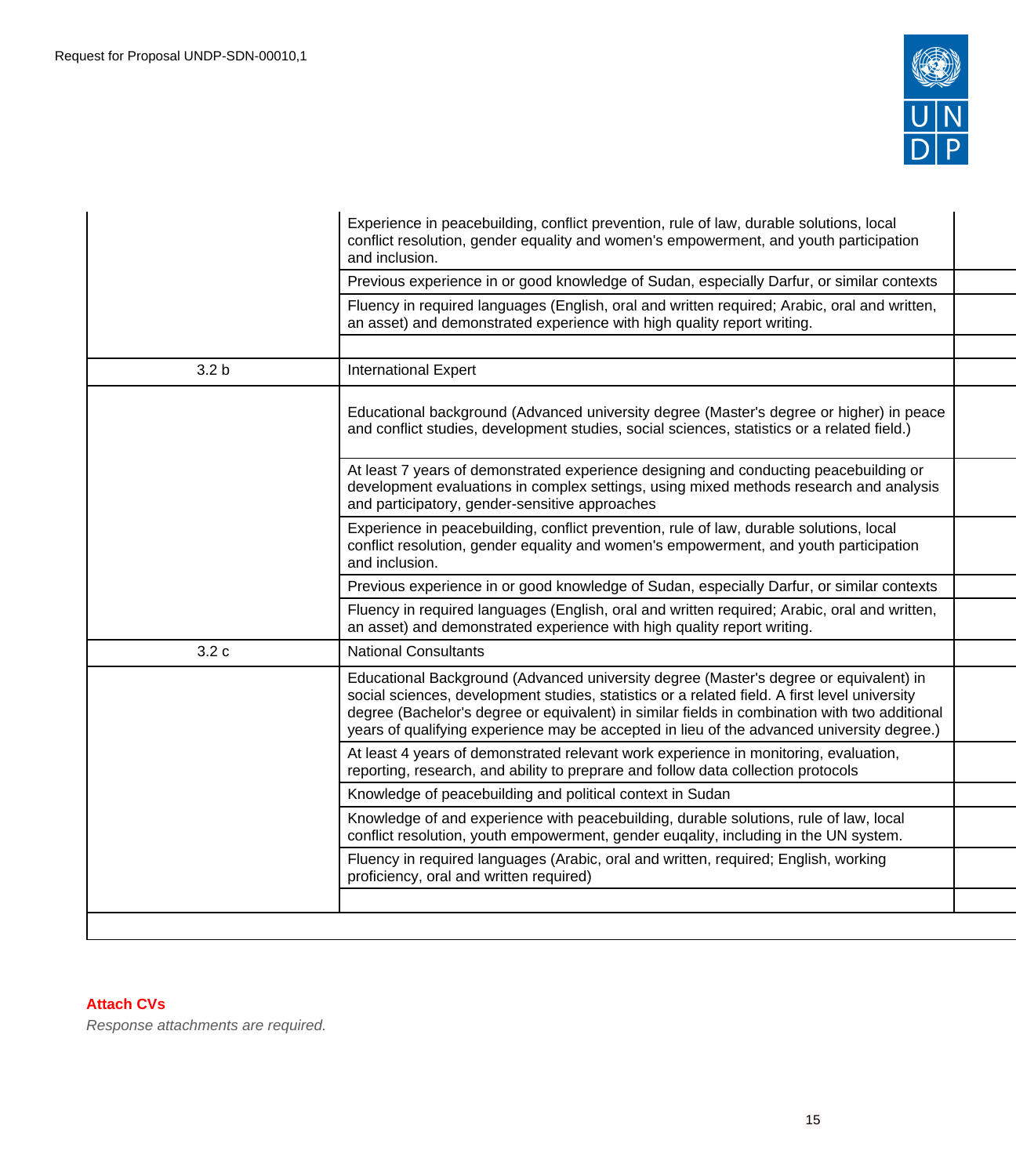

## <span id="page-15-0"></span>**2.6 Section 6. Financial Evaluation**

#### \*1. **Financial Proposal**

Please provide the cost breakdown of your financial proposal as per the template and instructions provided. Indicate the total amount here and make sure it matches with the total amount indicated line items.

Attachments:

| File Name or URL  | vpe  | Description |
|-------------------|------|-------------|
| FORM G- FINANCIAL | File |             |
| ∣ PROPOSAL SUB    |      |             |

## I-1. **Commercial offer and cost breakdown**

This is an internal criteria for the evaluation team to analyse and assess the details for the financial offer including cost breakdown and other cost elements.

## <span id="page-15-1"></span>**2.7 Section I-1.**

## I-1. **Total score from technical evaluation**

This is an internal criteria. Evaluator has to provide the total points scored by each suplier based on the scores provided each individial evaluation criteria

## <span id="page-15-2"></span>**2.8 Section I-2.**

I-1. Total Amount from the Supplier's Response.